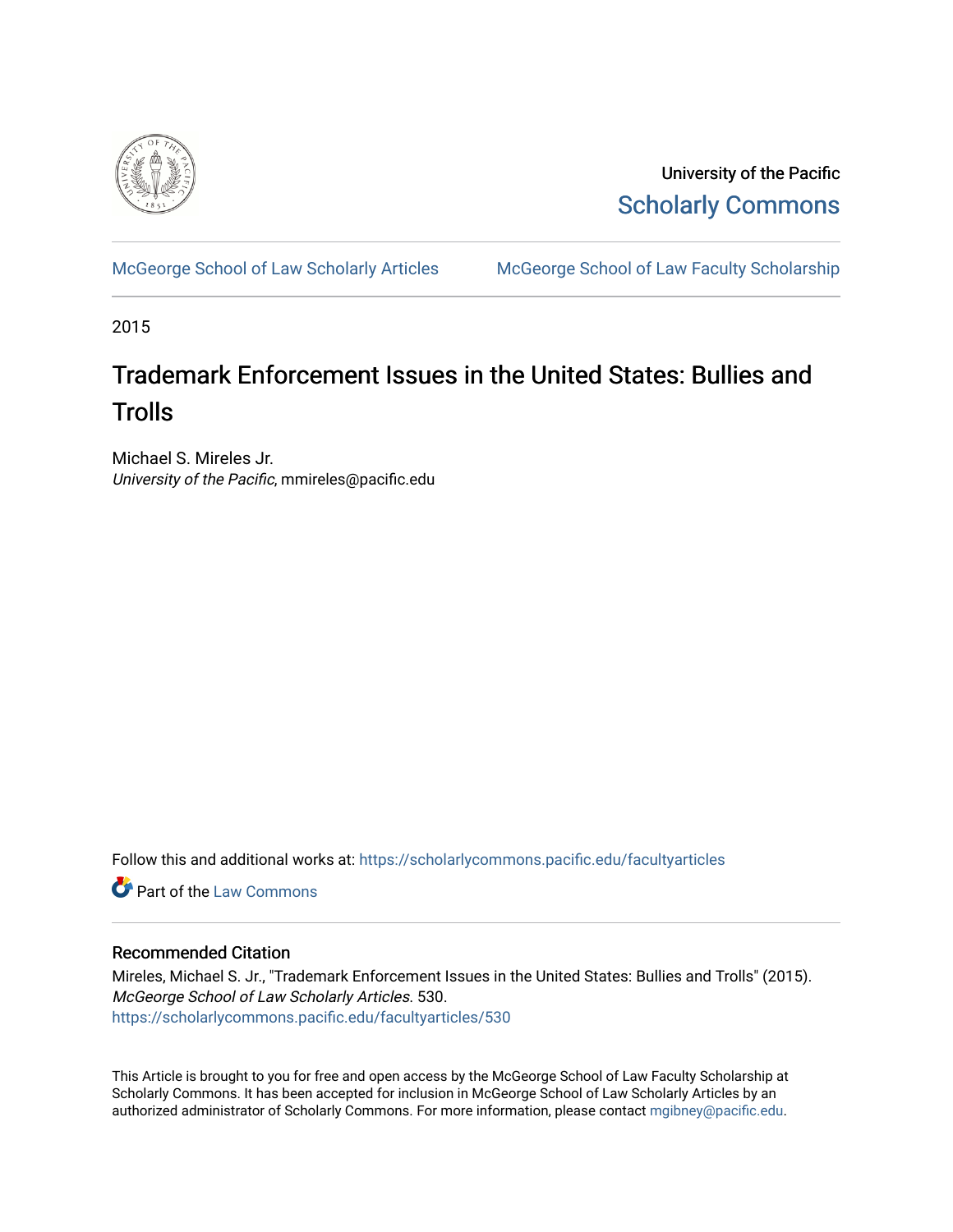# TRADEMARK Enforcement Issues in the  $\parallel$ NITED  $\parallel$ TATES. Bullies and Trolls

## **By Mike Mireles**

T his article examines the supposed trademark bullies and trademark trolls problem in the United States. There are numerous reports and complaints of trademark bullies and to a lesser extent trademark trolls. First, this article reviews the evidence concerning trademark bullies, provides an explanation for the problem with trademark bullies and discusses attempts to deal with the problem. Second, it explains why a trademark troll problem is unlikely to develop in the United States.

*Mike Mireles is a Professor of Law at University of the Pacific, McGeorge School of Law. The author is grateful for the research assistance of Kelsey Lim, Paolo Visante, Gina Guiterrez, Melissa Currier, Danielle Patrock, and Bianca Angulo. This article is based partly on Michael S. Mireles, "Trademark Trolls: A Problem in the United States," 18* Chapman L. Rev. *815 (2015). For additional citations and support, please see that article. The author is grateful for the assistance of the editorial staff for the 2015 Chapman Law Review Symposium "Trolls or Toll-Takers: Do Intellectual Property Non-practicing Entities Add Value to Society?," including Rachel Baker, Madiha Shahabuddin, Janelle Wilke, and Andrew Still. The author respectfully requests that citations are also made to the Chapman Law Review article. This article also is based partly on two other articles, Michael S. Mireles, "Towards Recognizing and Reconciling the Multiplicity of Values and Interests in Trademark Law," 44* Ind. L. Rev. *427 (2011) and Michael S. Mireles, "The Nuclear Option: Aesthetic Functionality to Curb Overreaching Trademark Claims," 13* Wake Forest J. Bus. & Intell. Prop. L. *281 (2013).*

#### **TERMS DEFINED**

A trademark bully generally is defined as a large and relatively wealthy entity that enforces its trademark with an overreaching claim against smaller, less wealthy entities. The overreaching claim can sometimes chill First Amendment protected speech, such as criticism, or impinge on fair competition. The trademark bully may force a financially "weaker" entity to stop using a mark based on a threat usually with a cease and desist letter—of expensive litigation. Instead of fighting and testing the claim, the "victim" of the "bully" capitulates. You could imagine a trademark owner gradually strengthening the scope of its mark by influencing others to stop using any similar mark or making any criticism of their mark.

A trademark troll generally is defined as an entity that uses trademark law, without actually using a mark in commerce, to extract licensing fees from others who are using the trademark. The trademark troll essentially attempts to "hold up" those who are using the trademark.

#### **TRADEMARK BULLIES: DO THEY EXIST?**

There is a significant amount of anecdotal evidence of trademark bullying and a few studies that may support its existence. For example, a recent *Wall Street Journal* article discussed the trademark enforcement practices of Travelers. Travelers is an insurance company that uses an umbrella symbol as a trademark. The article notes that Travelers has enforced its trademark against companies attempting to use a logo in numerous industries such as, "a California program to improve children's health, an antivirus software firm, a Polish nutritional-supplement producer, and even the umbrella-making Totes Isotoner Corp."1 There are numerous other examples of trademark owners enforcing their trademarks against third parties, including the notorious Vermonster case and the entertaining Louis Vuitton cease and desist letter to a University of Pennsylvania intellectual property law student group. In an example of extensive enforcement efforts, in *Salu, Inc. v. Original Skin Store*, the court stated that, "[Plaintiff] has sent out over 300 cease and desist letters to alleged infringers in the last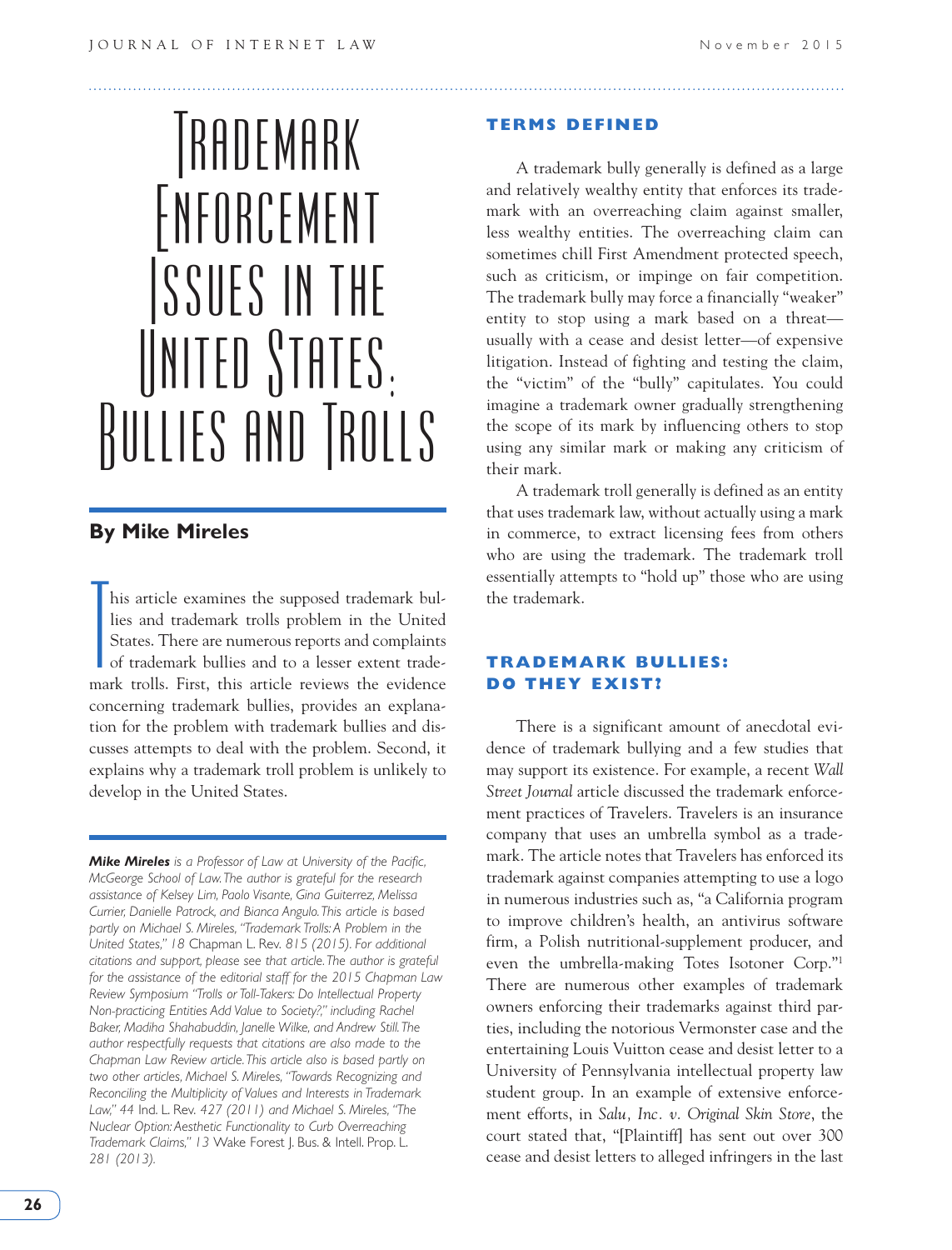couple of years alone."2 However, it is unclear whether the letters were based on overreaching claims.

There also are several studies that appear to support the idea that there is a trademark bullying problem. Professor Kenneth Port's study notes that there is a rise in the number of trademark case filings, but fewer reported decisions.3 He posits that trademark extortion (bullying) is the reason for the difference.<sup>4</sup> He also makes the claim that weak cases are increasing over time based on the number of summary judgment awards to defendants.<sup>5</sup> Professor William Gallagher's study "supports the thesis that trademarks … can be and often are over-enforced in everyday legal practice."6 Professor Gallagher interviewed numerous trademark practitioners who stated that they "sometimes enforce admittedly weak IP claims precisely because it can be an effective strategy with few downsides."7

The well-known US Patent and Trademark Office (USPTO) Trademark Litigation Study attempted to quantify and explain the problem with "trademark bullying."8 Unfortunately, it failed to live up to its promise and has been subject to substantial criticism. The Trademark Litigation Study noted that, "Most of the direct respondents claimed at least some degree of first-hand knowledge of instances where unduly aggressive trademark litigation or pre-litigation tactics (*e.g.*, cease-and-desist letters) were targeted at small businesses."9 However, the Trademark Litigation Study also noted that:

When asked if they currently encounter the problem of other trademark owners using their trademark rights to harass and intimidate another business beyond what the law might be reasonably interpreted to allow (*e.g.*, is "trademark bullying a problem"), few commenters explicitly addressed whether and to what extent this issue is a significant problem. Given the limited number of comments and the varied nature of the commenters own experiences, the comments may be better viewed as anecdotal.10

The Trademark Litigation Study further discussed how commenters noted that there is an "obligation to police their marks, and the cease-and-desist letter is a necessary, cost-effective part of the process."11 The overarching impression from the Trademark Litigation Study is that it is very hard to define how big of a problem exists. Commentators were likely disappointed because they may have expected to discover stronger evidence of trademark bullying and a strong condemnation of that practice that would support substantial change to existing trademark law.

#### **TRADEMARK BULLIES: WHY DO THEY EXIST?**

The clue to understanding the results of the USPTO Trademark Litigation Study is relatively simple: Most "bully-like" behavior exists because trademark law and theory encourage it. As several scholars have explained, trademark law essentially is reactive and the consumer search costs theory that explains much of trademark law facilitates the laws reactive nature.<sup>12</sup>

The consumer search costs theory mostly revolves around the focus on the reduction of consumer confusion to lessen the costs associated with the repeat purchase of goods and services. The law and the protection the law provides is driven by that theory. That theory is generally moored to consumer perception and understanding, which is constantly evolving and reacting to various influences. Indeed, the strength and arguably the corresponding value of a trademark are linked to what consumers think and a valuable mark may completely lose protection because of a change in consumer understanding. In some ways, the existence and scope of trademark protection (and corresponding value) lies in the hands of the trademark owner. Any rational owner of a valuable asset will do whatever it legally can to protect that asset. This includes vigorous enforcement of a trademark to ensure that not only is the mark not weakened and lost, but also that it increases in strength, and preserves the ability to move into related geographic and product markets. Courts examine the usage of a mark or a similar mark by third parties to determine the strength and validity of a mark in numerous cases. The need to enforce a trademark is truly not a bug, but a major feature of our trademark system.

Thus, there should be no surprise that vigorous enforcement is the rule and not the exception. If trademark attorneys are asked if they enforce their clients' marks, the answer is, of course, yes. All attorneys must counsel their clients to enforce their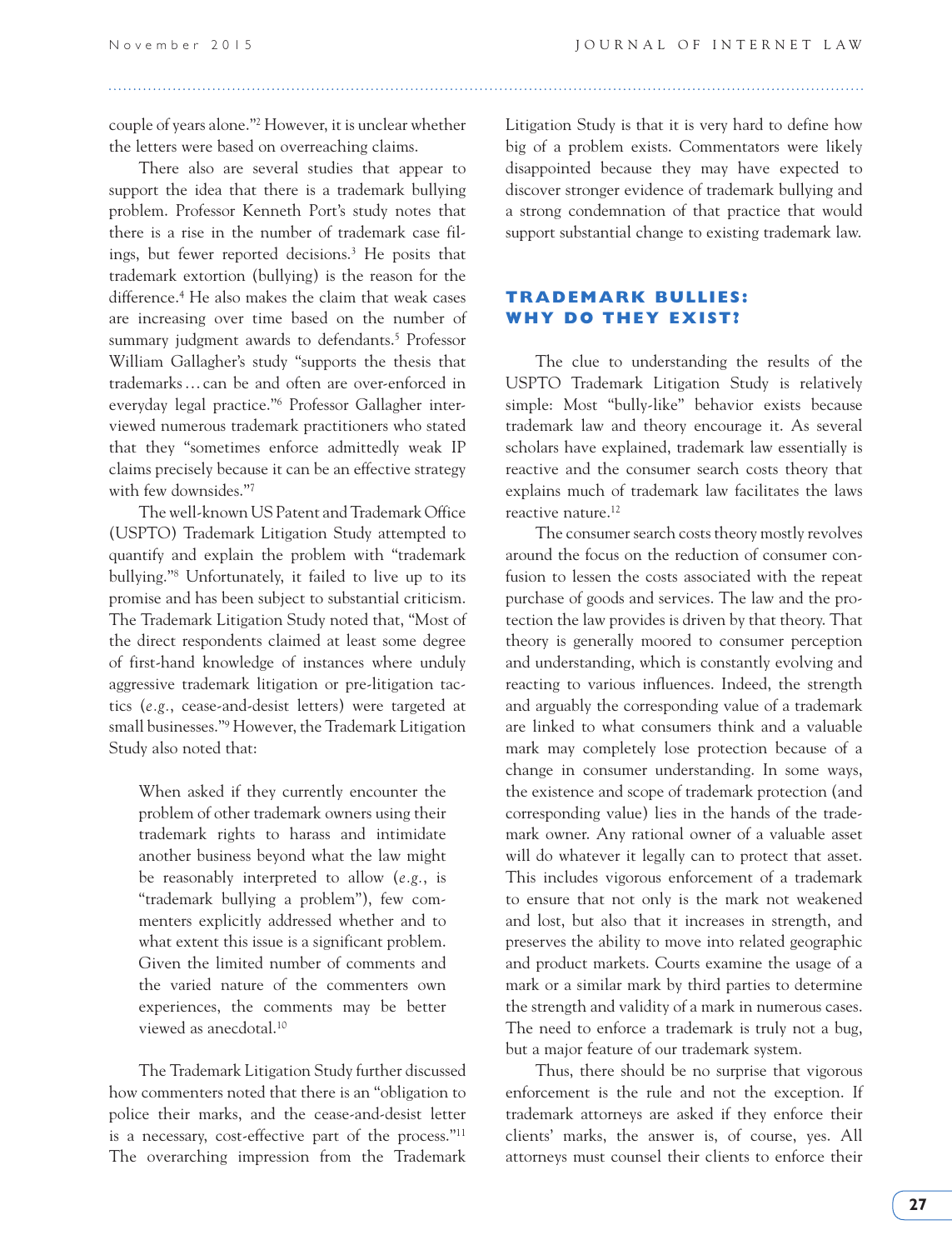marks. A more difficult question concerns whether there is overreaching enforcement. This question is hard because the scope of trademark protection is anything but clear. Indeed, there is now sponsorship, affiliation, association, and connection confusion. There is initial interest confusion and post-sale confusion. Dilution law provides broad rights. Trademark defenses may vary across jurisdiction. The new theories of trademark harm develop and expand because consumer understanding changes and reacts to the practices of brand owners. Moreover, the facts of each case and the expansion plans of each trademark owner are different. Each trademark owner also has a specific image associated with the brand that a trademark owner may believe is worth protecting. For example, the "Honest" brand is one which relies on a promise that the product may be "natural," "healthy," and environmentally safe.13 One person's perception of an overreaching claim may differ from another's based on the values, perspective and goals concerning the brand. This explains, perhaps, the "lukewarm" results of the USPTO's Trademark Litigation Study. Likely, most trademark attorneys sincerely believe their own enforcement practices are just and not overreaching even if not particularly strong.

Another critical point to remember about trademark owners is that they serve the important function of lessening public deception in the marketplace in a generally cost-effective way for society. Instead of a system that primarily relies on the government to address public deception concerning marks, private actors mostly bear the costs (besides the costs of the court system) of finding and stopping confusingly similar uses of marks. The interests of society and the trademark owner are aligned in halting confusingly similar uses of marks. This alignment of interests is altered by dilution law, and arguably by some broad constructions of types of confusion besides source confusion. This is troubling particularly when First Amendment protected speech may be involved and third parties may be using expressive works.14 The Trademark Dilution Revision Act does include numerous exclusions that may protect First Amendment protected speech.

The *Rogers v. Grimaldi*15 test has become the leading test concerning First Amendment speech and the use of trademarks. Notably, the *Rogers* test has been applied at the motion to dismiss stage. For example, in *Rebellion Development Limited v. Stardock*  *Entertainment*, the district court determined that application of the *Rogers* test was appropriate at the motion to dismiss stage.16 The district court noted:

Courts are cognizant of vindicating First Amendment protections through early dispositive motions to avoid chilling speech. However, Plaintiffs argue that the *Rogers* test is not well-suited to an early dispositive motion. They claim that this is because courts do not regularly decide the applicability of the First Amendment defense by making their own conclusions about the underlying work at the pleading stage, particularly when a court has not even had the opportunity to examine the underlying work.

The *Rogers* test is an appropriate one to apply in the early stages of litigation. Although the Court has not found a case directly on point, it concludes that the First Amendment should be considered an appropriate affirmative defense based on similar cases in the Sixth Circuit … .17

The district court went on to dismiss the plaintiff's infringement claim that defendant's use of plaintiff's mark in a title to a videogame based on *Rogers v. Grimaldi*. 18 Hopefully, other courts will continue to adopt and use *Rogers v. Grimaldi* early in litigation to dispose of suits that may impinge on First Amendment protected speech. This provides some protection against overreaching claims which that improperly impinge on protected First Amendment speech.19

#### **ATTEMPTS TO ADDRESS TRADEMARK BULLYING**

There have been several attempts to address trademark bullying. For example, shaming is a way to reduce overreaching trademark enforcement,<sup>20</sup> legislation has been proposed to address the problem, and commentators have suggested a number of reforms. Notably, a major change in trademark law to address the issue is unlikely because trademark bullying is intimately tied to enforcement practices that are part and parcel of trademark law and theory itself. A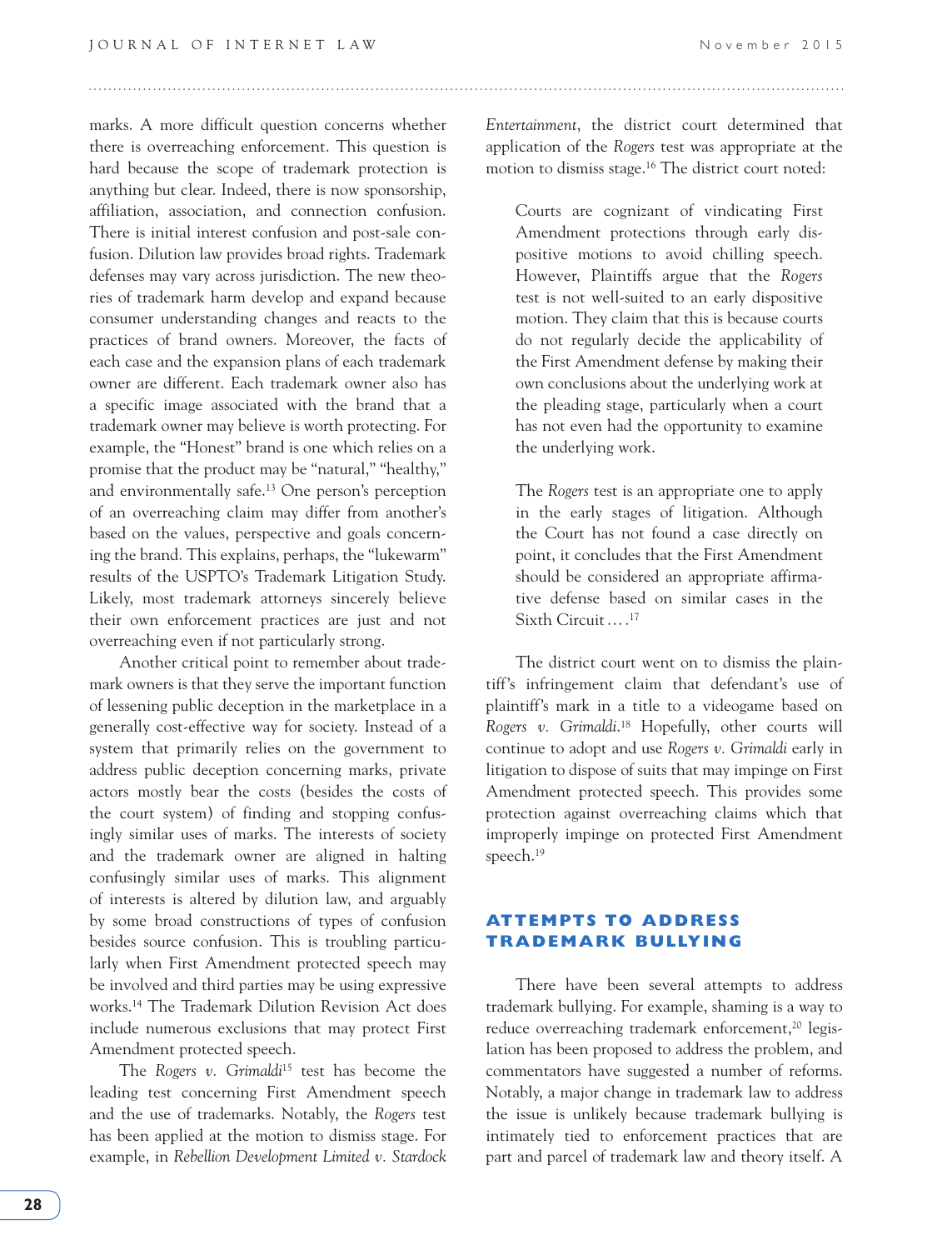### wholesale change to the way we use and understand trademark law is unlikely. For example, it is doubtful that the government will become responsible for all trademark enforcement. That likely would result in a cost-prohibitive system. A more tailored response to bullying itself is a more probable solution, such as making it easier to obtain attorney fees.

First, shaming is essentially the practice of publicizing—made easier because of social media the "bad behavior" of the trademark bully. Because trademark owners are concerned about their reputation, a trademark owner may consider the costs of bullying before issuing a cease-and-desist letter if they do not want to be labeled a "bully." A Web site such as Chilling Effects Clearinghouse attempts to shame bullies by publishing cease-and-desist letters.<sup>21</sup>

The famous Jack Daniels cease-and-desist letter is an example of a thoughtful response to the possibility of shaming.22 In that case, Jack Daniels sent a carefully worded cease-and-desist letter to an author of an expressive work who used some parts of the Jack Daniels label and design as the cover of his book. Jack Daniels' counsel carefully made the point that Jack Daniels enforces its mark and why it enforces its mark. Jack Daniels' counsel also provided a "reasonable" exit strategy for the author. One excellent result of the letter from Jack Daniels perspective—even if the author may have a good claim it can use the label and design—is that another person and in this case lots of people were educated that Jack Daniels protects its marks. Indeed, the letter provided an excellent education about trademark law and the Jack Daniels mark without appearing to be "oppressive." This was a brilliant way to shape consumer understanding.

There is, at least, one problem with reliance on shaming to address the bullying problem. Sometimes shaming may operate in a way that may not be helpful.23 For example, the nonprofit sector reportedly has problems with outright fraud.<sup>24</sup> However, many nonprofits are very wary of enforcing their trademarks for fear of being labeled a "bully" or unfairly stifling a competitor attempting to "do good." Nonprofits are very concerned about their reputations and may not enforce their mark against arguably deceptive conduct because of that fear even in the face of real consumer confusion. Some industries actually may need more trademark enforcement.25

Second, legislation has been proposed to specifically address the trademark bullying problem. For example, the State of Minnesota considered passing legislation designed to curb trademark bullies.<sup>26</sup> However, to date, the legislation has not passed. The Ninth Circuit has applied the California Anti-Slapp statute to conduct related to the ownership and infringement of a trademark.27 A plaintiff in that case brought a trademark infringement claim, among other claims, against a defendant that filed a trademark application. The Ninth Circuit determined that filing a trademark application was protected conduct under the California Anti-Slapp law. However, the Ninth Circuit ultimately decided that the plaintiff's causes of action for attorney malpractice, conversion, breach of fiduciary duty, and fraudulent concealment could continue because there was a "reasonable probability of success."28 Under California law, a reasonable probability is a "minimal level of legal sufficiency and triability."29 State Anti-Slapp laws could be used to stop or discourage some types of trademark bullying, specifically directed at conduct that implicates First Amendment values. However, the claim must truly be overreaching. Notably, Congress currently is considering a federal Anti-Slapp law that may be applied to address some types of trademark bullying.<sup>30</sup>

Finally, some attempts by courts to directly or indirectly address patent trolling also may apply to trademark bullying. For example, the US Supreme Court's 2006 *eBay v. MercExchange* decision specifically rejected the Federal Circuit's presumption in favor of issuance of an injunction when a patent is found valid and infringed.<sup>31</sup> At least two Circuits have extended *eBay* to trademark cases, thus rejecting the presumption of irreparable harm when a trademark has been infringed.32 Arguably, *eBay* may reduce the amount of trademark enforcement by making it more difficult to obtain an injunction. Moreover, the Supreme Court's 2014 *Octane Fitness v. Icon Health and Fitness* decision makes it easier to obtain attorney fees in patent cases.33 The Third Circuit already has extended *Octane Fitness* to trademark infringement cases by rejecting its prior more restrictive test for awarding attorney fees.34 The easier availability of attorney fees may deter some trademark bullying behavior. Indeed, in *Renna v. County of Union*, the magistrate judge recommended an award of \$39,535 in attorney fees following the Third Circuit's *Fair Wind* decision against an apparent "trademark bully:" the County of Union in New Jersey claiming trademark rights in its seal.<sup>35</sup> The defendant wrongfully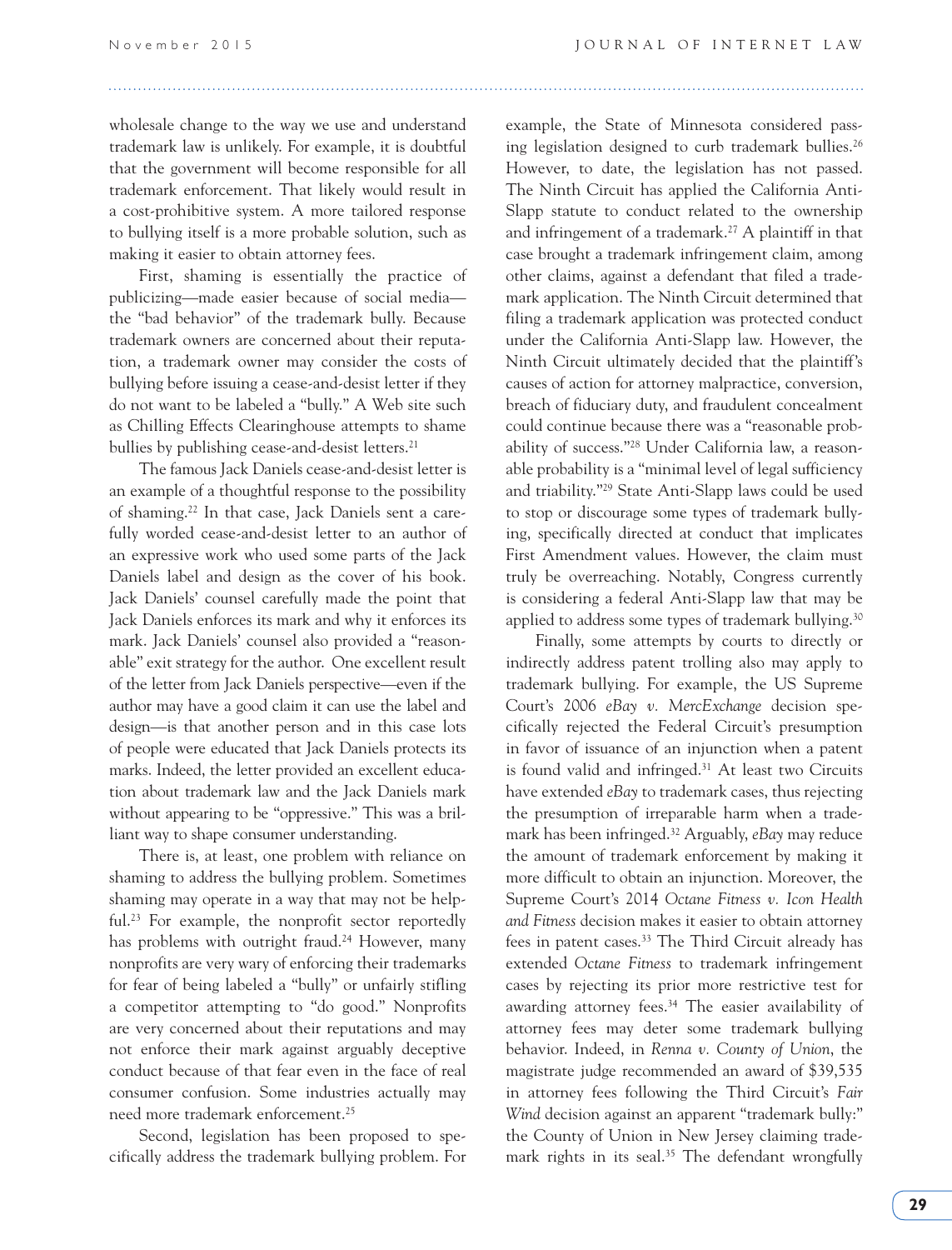asserted in cease and desist letters, and in litigation, that it had registered trademark rights in a seal.<sup>36</sup> Notably, all of the circuits have not followed *eBay*  and *Octane Fitness*, but some circuits may continue to extend those decisions to trademark cases. This may deter some bullies from bringing suit—at least in those circuits.

In another case, a Massachusetts court applying the Lanham Act, awarded over \$500,000 in attorney fees against a supposed "trademark bully" plaintiff who brought an action for the purpose of protecting its reputation instead of a concern about the likelihood of confusion as to sponsorship or source.<sup>37</sup> The court noted that: "[plaintiff] subjected Long Bow to protracted and costly litigation not to protect the good will of its trademark from misappropriation, but to suppress criticism of Jenzabar's principals and its corporate practices."38 The court further explained that:

Jenzabar's multiple and shifting legal and factual theories, asserted at the various stages of the case, support the same conclusion, as does its objection to *pro hac vice* admission of the lawyer who assumed Long Bow's defense after it had exhausted its resources. In this regard, the differences in economic power between the parties is one of many circumstances that tends to confirm the conclusion that Jenzabar engaged in extortionate conduct, making this case exceptional.39

This case is particularly troublesome because it involved arguably protected speech concerning someone involved in a politically sensitive matter.<sup>40</sup> An Anti-Slapp statute may have been helpful for the defendant. The attorney fees award in this case, of course, is a great victory for the alleged infringer, but it only happens after almost total financial ruin of the defendant and a long period of time expended in litigation.<sup>41</sup>

The answer to the trademark bullying problem or some of its costs—at least from a practical perspective in some cases—may be early enforcement of trademarks. Trademark law is, again, unlikely to substantially change, so enforcement is here to stay. However, from a practical perspective, a trademark owner concerned about the protection its mark receives may help smaller businesses by letting them know as soon as possible that they may have a trademark problem. If a smaller business is notified early, the business may not have incurred substantial costs in advertising and may not have a very large following. There certainly is an access to justice issue with respect to trademark selection and defense in the face of accusations of infringement.<sup>42</sup>

#### **TRADEMARK TROLLS**

The best known intellectual property enforcement problems involve so-called patent trolls, also sometimes known as non-practicing entities or patent assertion entities. Patent trolls are entities that do not invent, commercialize, or practice patented technologies. Patents trolls merely exist to extract licensing fees from entities that actually invent, commercialize, or practice patented technology. Patent trolls arguably provide little benefit to society and just impose additional costs that often are passed on to consumers. Some do argue that patent trolls, for example, help inventors monetize their inventions. While there is considerable press concerning patent trolls, there is much less discussion concerning so-called trademark trolls in the United States—persons enforcing trademarks who do not actually use the trademark. There are at least eight reasons why this is true.

#### **1. USE REQUIREMENT**

The requirement of use in US trademark law makes it highly unlikely a non-practicing entity will be able to enforce a trademark. Use is a prerequisite for obtaining trademark rights in the United States.<sup>43</sup> Even an intent-to use application filed at the USPTO must be perfected by actual use of the mark in connection with the goods or services in commerce. Abandonment is the flip-side of the use requirement. If a mark is not used in commerce, there is a possibility that the mark will lose trademark protection.<sup>44</sup> Moreover, the prohibitions against naked licensing and assignments in gross also recognize the importance of the use requirement.45 For example, marks must be licensed with their goodwill. The continuation and extension of goodwill require use of the mark itself. Marks also must not be assigned in gross. This prohibition recognizes that a mark must be connected to the goodwill which also requires continued use of the mark. Thus,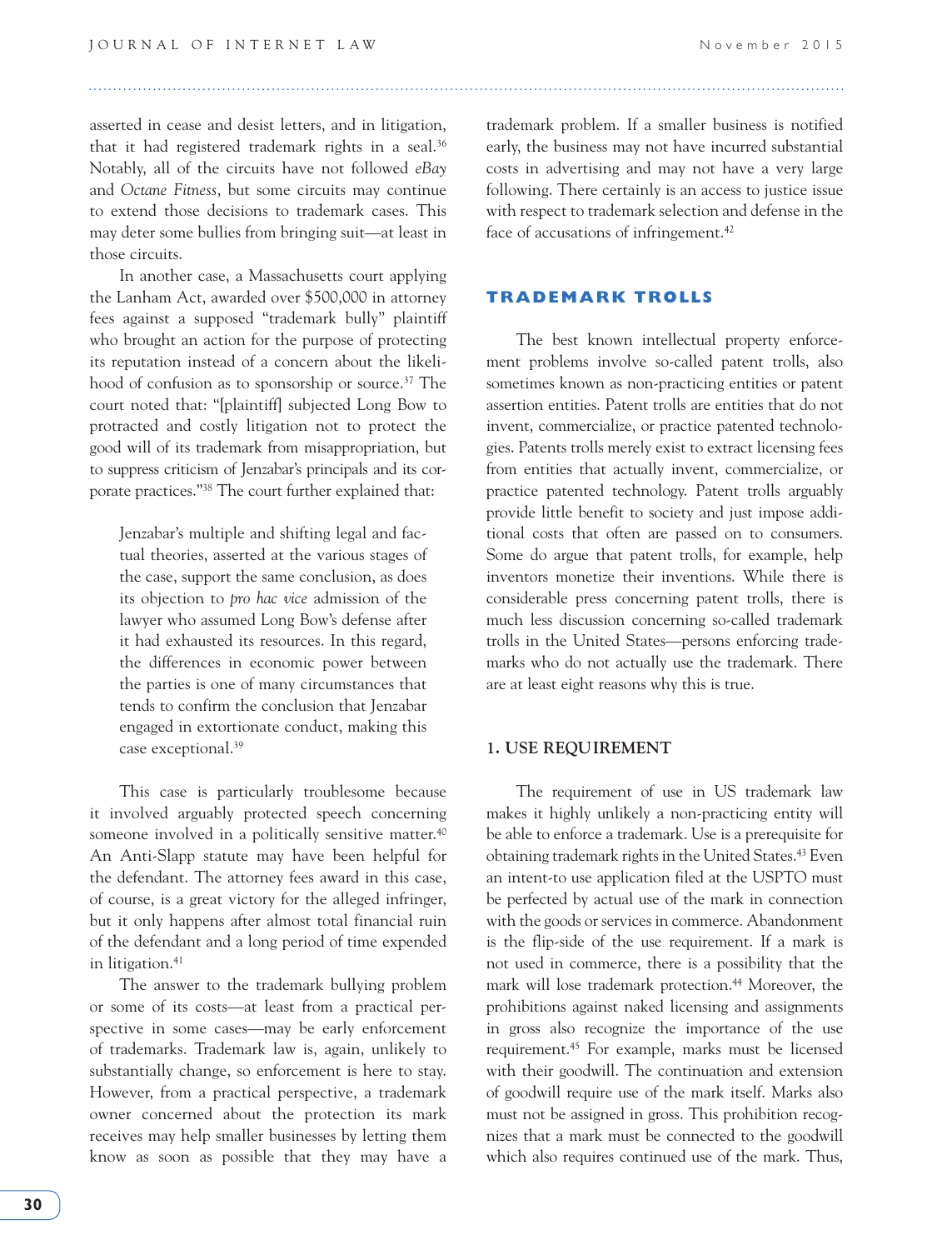because of the use requirement, it is highly unlikely a non-practicing entity can bring a suit against another entity to essentially "hold-up" that entity.46 However, the continued erosion of the use requirement as well as prohibitions against naked licensing and assignments in gross may make it more likely a trademark troll issue could emerge. Indeed, some experts have cautioned that Canada's move away from requiring use could lead to trademark trolls.47

#### **2. THE ANTI-CYBERSQUATING ACT, UNIFORM DOMAIN NAME DISPUTE RESOLUTION POLICY, AND TOP-LEVEL DOMAINS**

An area that supposed "trademark trolling" could occur involves domain names.48 Many domain name squatters did not have "legal" trademark rights to a particular domain name, but were warehousing domain names that were well-known trademarks to "hold-up" trademark owners. Essentially, a domain name squatter would purchase a well-known trademark as a domain name and offer to sell it to the trademark owner for a price. While there have been problems with domain name squatting, policy makers have addressed these problems to squelch potential "trademark trolling."

Congress reacted to the specific problem of domain name squatting by passing the Anticybersquatting Consumer Protection Act (ACPA).49 The ACPA created a federal cause of action for the bad faith registration, trafficking and usage of another's trademark or a confusingly similar version of the trademark. The statute does not require an analysis of the similarity of the goods and services and also applies to dilutive use of famous marks. The ACPA's remedies include cancellation and forfeiture of the domain name. Some commentators have noted that the ACPA has been relatively successful in stopping domain name squatting—or at least providing an effective way to address it.

The Internet Corporation for Assigned Names and Numbers (ICANN) also provides the Uniform Domain Name Dispute Resolution Policy (UDRP).50 The UDRP provides an arbitration system to resolve domain name disputes that may be faster than proceeding in court. The UDRP provides standards that attempt to discern whether the domain name owner has registered or used the mark in bad faith and without a legitimate reason to use the mark. Specific facts are analyzed to determine if a party has a legitimate right to use the mark and there is an understanding that multiple parties may have legitimate reasons to use the mark. The UDRP's remedy is cancellation and transfer of the domain name. The UDRP generally is considered a success in curbing domain name squatting. The federal Lanham Act also specifically protects trademark owners from abusive use of the dispute resolution policy under 15 U.S.C. § 1114(2)(D)(iv). This section allows for a trademark owner to receive damages, costs and attorney fees for "abuse of process" or "malicious prosecution" under the domain name dispute resolution system.

Based on its experiences with domain name squatting, ICANN provided a thoughtful roll-out of the new top level domain names which considered trademark issues relatively carefully. To prevent the abusive registration of top level domain names, ICANN instituted several policies including Legal Rights Objections, the Uniform Rapid Suspension System, Trademark Post-Delegation Dispute Resolution Procedures, and the Trademark Clearinghouse.51 Legal Rights Objections allowed trademark owners to file objections to applications for new top-level domain names. Legal Rights Objections fees were set at a relatively low level to allow for greater use. ICANN also created the Uniform Rapid Suspension System (URSS) which complements the UDRP. The URSS was designed to resolve disputes involving trademark infringement quickly and efficiently. ICANN developed the Trademark Post-Delegation Dispute Resolution Procedures. This system addresses the Registry Operator's conduct in trademark infringement of a domain name. ICANN created a Trademark Clearinghouse which is a list of owned trademarks. If a mark similar to one registered on the Trademark Clearinghouse is applied for, then the trademark owner receives notice and can determine whether there is infringement. ICANN's foresight—based on experience—has arguably led to a relatively smooth transition to the offering of new top-level domains.

#### **3. OPPOSITION AND CANCELLATION PRACTICE**

One proposal to address patent trolls has been the creation of meaningful third party opposition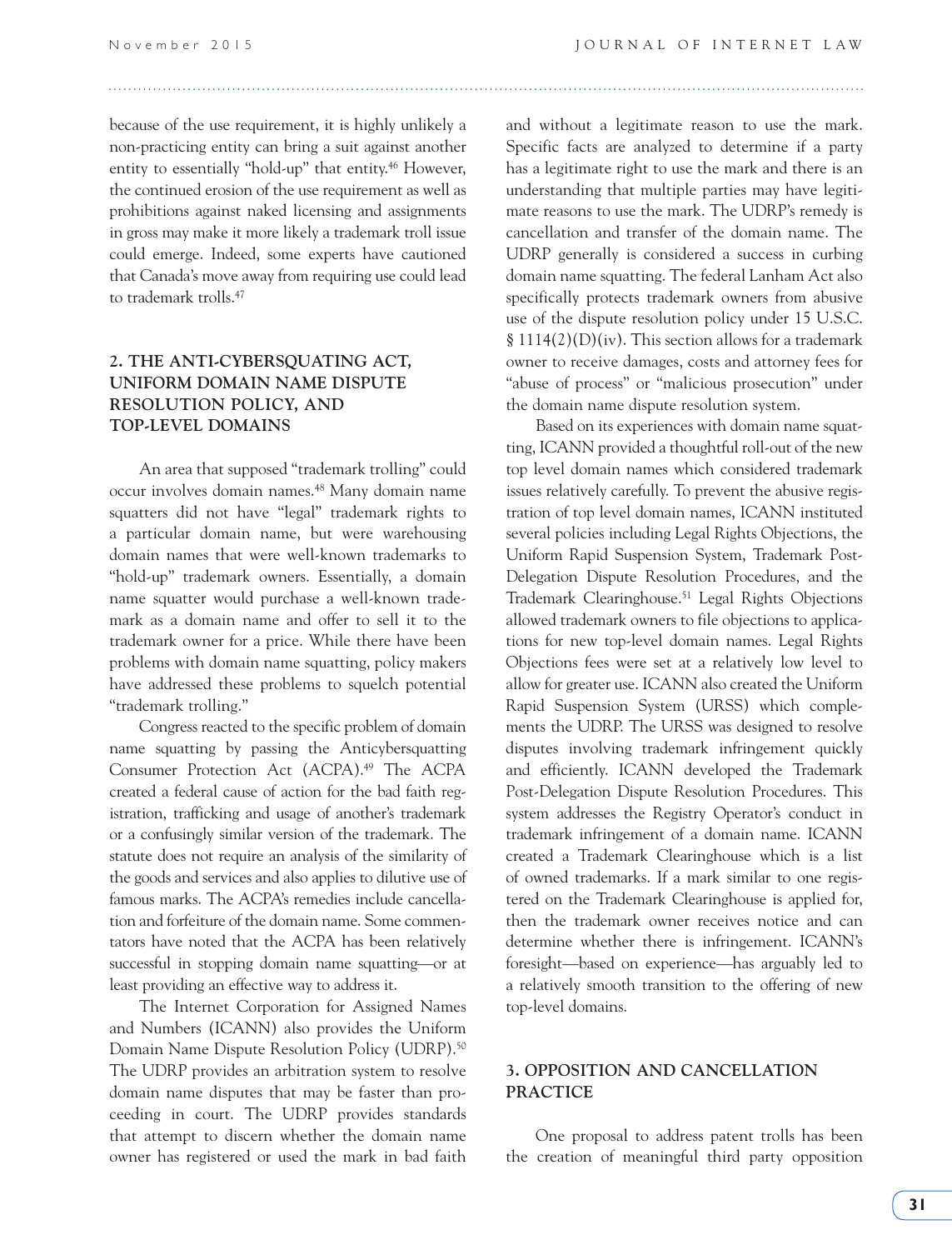proceedings at the USPTO to challenge pending and granted patents.52 Notably, trademark law already provides for meaningful and frequently used opposition and cancellation proceedings to challenge marks. Opposition proceedings are brought against a pending trademark. The standing requirements for bringing an opposition proceeding are very broad, which enables anyone who believes they would be damaged by a filed mark to bring the opposition. One of the grounds for challenging a mark by opposition is based on a likelihood of confusion. This allows a trademark owner to ensure that a potential troll does not obtain trademark rights in a confusingly similar mark to the first user. This lowers the chance that a troll can holdup a first user, perhaps in a market in which the first user may later expand.

Importantly, the trademark system publishes marks in the Official Gazette before the mark is registered. This allows trademark owners the opportunity to determine whether a mark is confusingly similar or dilutive and an opposition is warranted. Trademark owners also can bring cancellation proceedings against registered marks. Notably, there is a possibility of abuse of the cancellation and opposition proceedings system. Indeed, the trademark Web site Trademarkia has labeled some trademark owners who bring many cancellation and opposition proceedings against companies that file for marks as "trolls."53 However, this may be misleading. As a commentator noted, many of those labeled trolls brought legitimate claims against potential infringers.54 Moreover, a defendant in an opposition or cancellation proceeding can bring a counterclaim against the first user's mark. This puts the first user's mark at issue and could result in the first user losing its trademark protection. This arguably creates an incentive to bring claims that have merit and are not merely frivolous. However, the cost of litigation always is a concern.

#### **4. DECISIONS DIRECTED TO PATENT TROLLS**

As addressed in the prior section on trademark bullies, the US Supreme Court has issued decisions directed to patent trolls that are now applied in the trademark context. The *eBay v. MercExchange*<sup>55</sup> decision concerning injunctions and the *Octane Fitness v. Icon Health and Fitness* case about attorney fees both may deter the development of a trademark troll problem. For example, *eBay v. MercExchange* has been applied in the trademark context and makes it more difficult to prove irreparable harm. This reduces the bargaining power of any potential trademark troll. Also, Octane Fitness v. Icon Health and Fitness<sup>56</sup> has been applied in the trademark context and makes it easier to obtain attorney fees in some jurisdictions. This may deter some trademark trolls from bringing an overreaching claim for fear of having to pay the trademark owner's attorney fees.

#### **5. STRATEGIC LITIGATION ADVANTAGES AVAILABLE TO PATENT TROLLS**

The strategic advantages that make patent trolling a relatively successful enterprise may not exist in trademark practice. Some strategic advantages include unavailability of infringement counterclaims, asymmetrical discovery, availability of forum shopping, and the opportunity to engage in holdups.<sup>57</sup> For example, the use requirement may open up a supposed trademark troll to a counterclaim based on infringement because of a dispute as to who was the actual first user. The use requirement also may mean that there will be some discovery not only on the defendant's side, but also on the plaintiff's side. There also is a lesser likelihood of forum shopping because it does not appear there are specific forums that would be favorable to trademark owners. Finally, there is less of an opportunity for hold-up because trademark law actually considers the intent of the alleged infringer or diluter, which the patent law does not do.

#### **6. CONSUMER PROTECTION STATUTES**

The use of consumer protection statutes against patent trolls may deter a trademark troll problem from developing.58 For example, some state attorney generals have brought actions against patent trolls for sending abusive cease and desist letters.<sup>59</sup> The FTC has settled one case concerning abusive cease and desist letters in the patent context. State attorneys general and the FTC may act similarly against trademark trolls and, indeed, the possible threat of suit may deter the problem from developing in the first instance.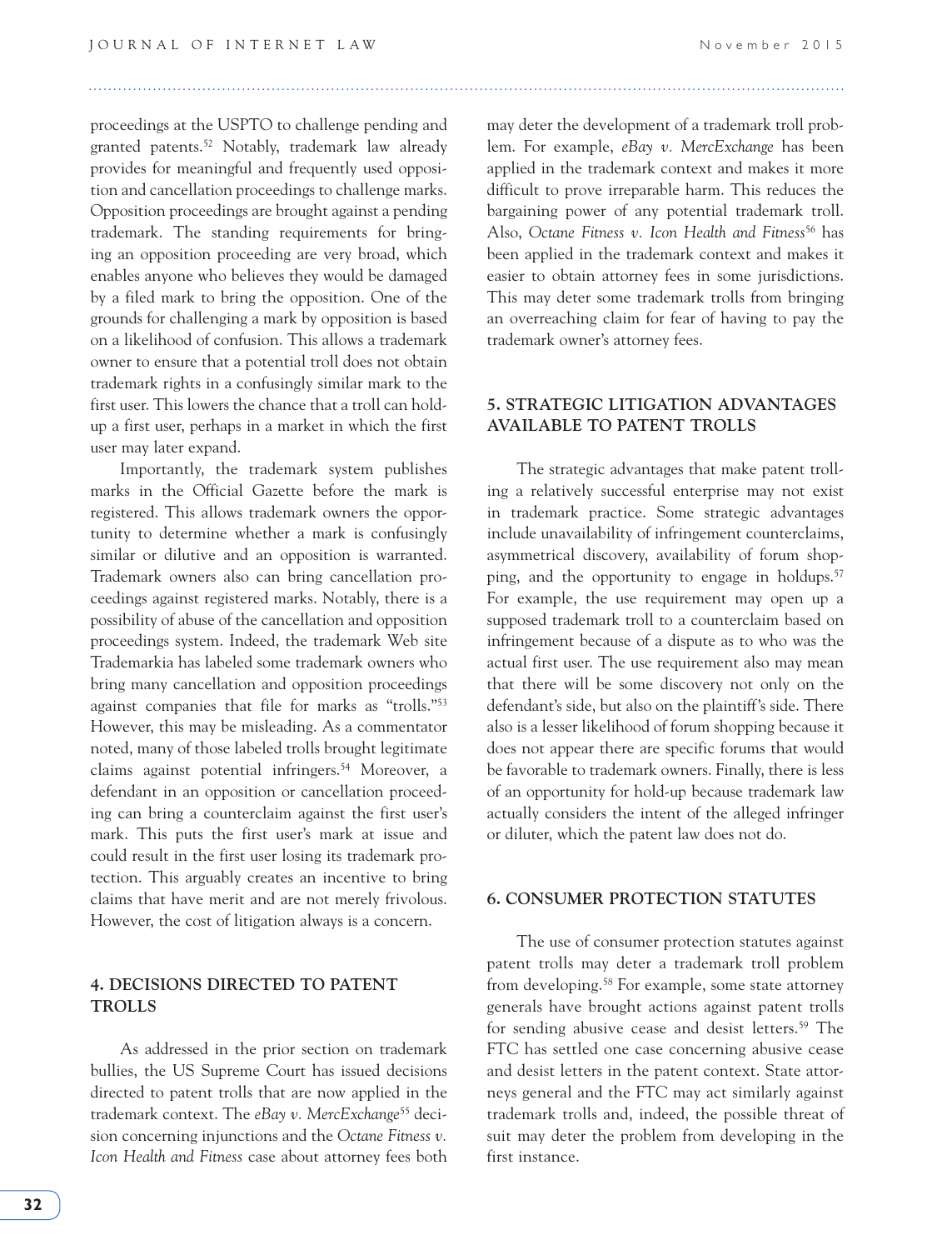#### **7. US COURT OF APPEALS FOR THE FEDERAL CIRCUIT**

One commentator has argued that a reason for the development of a patent troll problem is the US Court of Appeals for the Federal Circuit (Federal Circuit).60 His argument is that the Federal Circuit is captured by the patent bar and issues pro-patent decisions that have led to the patent troll problem. Unlike patent law, trademark law federal appellate jurisdiction is based on where the suit is filed not based on subject matter. Thus, it is more difficult for the trademark bar to capture each of the courts of appeal throughout the United States making it less likely a pro-trademark law will develop.

#### **8. SEVENTH CIRCUIT DECISION**

A Seventh Circuit case dealt relatively harshly with a trademark troll by canceling the troll's mark, and awarding attorney fees and costs against it.<sup>61</sup> This case may have provided a disincentive for entities to engage in trademark trolling behavior.

#### **CONCLUSION**

Trademark law and theory are unlikely to change and thus, vigorous enforcement of marks also is likely to continue. While trademark bullying does appear to be a problem, methods such as shaming and the availability of attorney fees may deter some bullying practice. Trademark trolling has not yet emerged in the United States as a significant problem. However, changes to the law concerning the use requirement and other areas of trademark law may lead to the development of an issue in the future.

#### **NOTES**

- 1. Leslie Scism, "Travelers Doesn't Want to Share Its Umbrella Logo," *Wall Street Journal* (May 25, 2015).
- 2. Salu, Inc. v. Original Skin Store, 2010 WL 1444617, at \*2 (E.D. Cal. April 12, 2010).
- 3. Kenneth L. Port, "Trademark Extortion: The End of Trademark Law," 65 *Wash. & Lee L. Rev.* 585, 631 (2008).
- 4. For an updated survey, *see* Kenneth L. Port, "Trademark Extortion Revisited: A Response to Vogel and Schachter," 14 *Chi.-Kent J. Intell. Prop*. 217 (2014).
- 5. *Id*. at 225–227.
- 6. William T. Gallagher, "Trademark and Copyright Enforcement in the Shadow of IP Law," 28 *Santa Clara Computer & High Tech. L. J.* 453, 496 (2012).
- 7. *Id*.
- 8. Department of Commerce, Report to Congress: Trademark Litigation Tactics and Federal Government Services to Protect Trademarks and Prevent Counterfeiting (2001) available at *http://www.uspto.gov/trademarks/notices/TrademarkLitigationStudy. pdf* (last visited October 1, 2015) [Trademark Litigation Study].
- 9. *Id*. at 18.
- 10. *Id*.
- 11. *Id*. at 18–19.
- 12. *See* Graeme B. Dinwoodie, "Trademarks and Territory: Detaching Trademark Law from the Nation-State," 41 *Houston L. Rev.* 885, 961–962 (2004); Mark P. McKenna, "The Normative Foundations of Trademark Law," 82 *Notre Dame L. Rev.* 1839, 1916 (2007); James Gibson, "Risk Aversion and Rights Accretion in Intellectual Property Law," 116 *Yale L. J.* 882, 907–908 (2007); Michael S. Mireles, "Towards Recognizing and Reconciling the Multiplicity of Values and Interests in Trademark Law," 44 *Ind. L. Rev.* 427 (2011).
- 13. Miri Frankel, "Battle of the Honest Folks: Celebrity Versus Toddler," IPK at Blog (August 4, 2013) available at *http://ipkitten. blogspot.com/2013/08/battle-of-honest-folks-celebrity-v.html*.
- 14. For a discussion concerning the inconsistency of treatment of trademark law, parody and the First Amendment, *see* Deborah J. Kemp, Lynn M. Forsythe, Ida M. Jones, "Parody in Trademark Law: Dumb Starbucks Makes Trademark Law Look Dumb," 14 *J. Marshall Rev. Intell. Prop. L.* 143 (2015) (reviewing cases).
- 15. Rogers v. Grimaldi, 875 F.2d 994 (2d Cir. 1989). The Second Circuit explained the Rogers test:

 We believe that in general the Act should be construed to apply to artistic works only where the public interest in avoiding consumer confusion outweighs the public interest in free expression. In the context of allegedly misleading titles using a celebrity's name, that balance will normally not support application of the Act unless the title has no artistic relevance to the underlying work whatsoever, or, if it has some artistic relevance, unless the title explicitly misleads as to the source or the content of the work. *Id*. at 999.

 16. Rebellion Dev. Ltd v. Stardock Entertainment, 2013 WL 1944888 (E.D. Mich. 2013).

- 18. *Id*. at \*6.
- 19. Trademark bullying may occur on hosted platforms such as YouTube. However, the values (and business interests) of some platform hosts that attempt to operate a system similar to a Digital Millennium Copyright Act "notice and take-down" scheme for trademarks may result in substantial protection of First Amendment values. For example, a platform owner may refuse to take-down content that is protected First Amendment speech. Thus, individuals and small entities may receive some protection by their host. The attorneys for the hosted platform essentially defend the interests of the content provider and the host, which are aligned.
- 20. For an extensive discussion of shaming trademark bullies, *see* Leah Chan Grinvald, "Shaming Trademark Bullies," 2011 *Wis. L. Rev.* 625 (2011). Linden Labs provides another example of humor in a "cease and desist letter." *See* Mike Masnick, "Forget the Cease-and-Desist; Use the Proceed-and-Permit," *TechDirt* (January 24, 2007) available at *https://www.techdirt.com/ articles/20070123/122112.shtml*.
- 21. *See* Chilling Effects Clearinghouse, *http://www.chillingeffects.org/*.
- 22. Debra Cassens Weiss, "Jack Daniels Cease and Desist Letters Goes Viral for Being Exceedingly Polite," *ABA Journal* (July 26, 2012) available at *http://www.abajournal.com/news/article/jack\_ daniels\_cease-and-desist\_letter\_goes\_viral\_for\_being\_exceeedingly\_poli/*.

 <sup>17.</sup> *Id*. at \*4.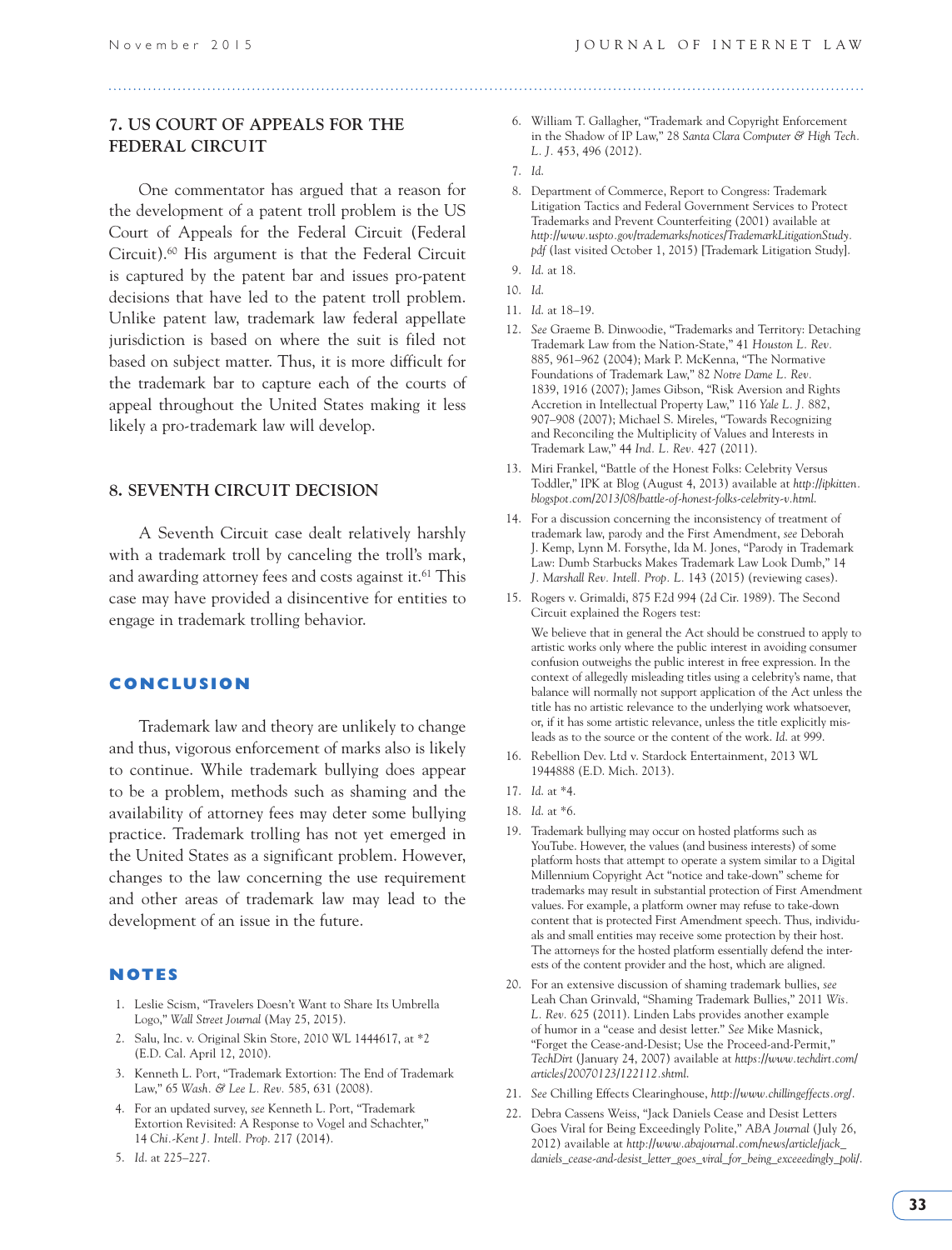#### 

- 23. *See*, *e.g.*, Lauren Behr, "Trademarks for the Cure: Why Nonprofits Need Their Own Set of Trademark Rules," 54 *B.C. L. Rev.* 243 (2013).
- 24. Kris Hundley and Kendall Taggart, "America's 50 Worst Charities Rake in Nearly \$1 billion for Corporate Fundraisers," *Tampa Bay Tribune* (June 6, 2013) available at *http://www.tampabay.com/ topics/specials/worst-charities1.page*.
- 25. Michael S. Mireles, "A Need for Trademark Bullies (or at least more enforcement)," *IP Finance Blog* (August 3, 2013) available at *http://ipfinance.blogspot.com/2013/08/a-need-for-trademarkbullies-or-at.html*.
- 26. *See* Steve Baird, "Minnesota to Own 'Trademark Bullies,' *DuetsBlog* (Mar. 18, 2013), *http:// www.duetsblog.com/2013/03/articles/trademarks/ minnesotas-latest-answer-to-the-trademark-bullying-problem*.
- 27. Mindy's Cosmetics, Inc. v. Dakar, 611 F.3d 590 (9th Cir. 2010).
- 28. *Id*. at 598–600.
- 29. *Id*.
- 30. *See* "Public Participation Project: Fighting for Free Speech," available at *http://www.anti-slapp.org/*.
- 31. eBay v. MercExchange, 547 U.S. 388 (2006).
- 32. *See* Ferring Pharm., Inc. v. Watson Pharm., Inc., 765 F.3d 205 (3d Cir. 2014) and Herb Reed Enters., LLC v. Fla. Entm't Mgmt., Inc., 736 F.3d 1239 (9th Cir. 2013).
- 33. Octane Fitness v. Icon Health and Fitness, 134 S. Ct. 1749 (2014).
- 34. *See* Fair Wind Sailing v. Dempster, 764 F.3d 303, 314–315 (3d Cir. 2014).
- 35. Renna v. County of Union, 2015 U.S. Dist. LEXIS 1370, \*5-\*7 (Dist. N.J. 2015) (unpublished). For additional commentary, *see* Eugene Volokh, "The Government as Trademark Troll: Union County (N.J.) Hit with \$40K Bill in First Amendment Case," *Washington Post* (January 9, 2015) available at *https://www. washingtonpost.com/news/volokh-conspiracy/wp/2015/01/09/thegovernment-as-trademark-troll-union-county-n-j-hit-with-40k-bill-infirst-amendment-case/*.
- 36. *Renna*, \*5-\*7.
- 37. Jenzabar v. Long Bow Group, 2013 WL 5937327 (Mass. Super. Oct. 16, 2013).
- 38. *Id*. at \*6.
- 39. *Id*.
- 40. *Id*.
- 41. For additional discussion concerning the case, *see* "Software Company Hit With Attorney Fees for Trademark 'Bullying,' 27 No. 3 *Westlaw J. Software Law* 7 (January 10, 2014).
- 42. For additional discussion concerning other avenues available to stop trademark bullies, *see* Jason Vogel & Jeremy A. Schachter, "How Ethics Rules Can Be Used to Address Trademark Bullying," 103 *Trademark Rep.* 503 (2013).
- 43. *See* Graeme B. Dinwoodie & Mark D. Janis, Trademarks and Unfair Competition: Law and Policy 250 (4th ed. 2014).
- 44. *See* Restatement (Third) of Unfair Competition § 30 (1995).
- 45. *See id*. §§ 33–34.
- 46. *See* Anna B. Folgers, "Note, The Seventh Circuit's Approach to Deterring the Trademark Troll: Say Goodbye to Your Registration

and Pay the Costs of Litigation," 3 *Seventh Circuit Rev*. 452 (2007), available at *http://www.kentlaw.edu/7cr/v3-1/folgers.pdf* (analyzing use requirement and cancellation power of district court to deter trademark trolls).

- 47. Carolyn Burkeholder James, "Beware of Trolls: Experts Raise Concerns about Canada's New Trademark Law," *CBA ABA National* (March 5, 2015), available at *http://www.nationalmagazine. ca/Articles/March-2015-Web/Beware-of-trolls.aspx*.
- 48. *See*, *e.g.*, Cameron Aubernon, "Trademark Trolls Claiming Automotive Brands for Profit, The Truth About Cars" (May 5, 2015), available at *http://www.thetruthaboutcars.com/2015/05/ trademark-trolls-claiming-automotive-brands-profit/* (noting that Trademark King registered numerous domain names consisting of trademarks of car companies and sought trademark protection for purpose of reselling domain names and trademarks).
- 49. Anticybersquatting Consumer Protection Act, Pub. L. No. 106- 113, 113 Stat. 1501 (1999) (codified as amended in scattered sections of 15 U.S.C.).
- 50. Uniform Doman Name Dispute Resolution Policy, ICANN, *https://www.icann.org/resources/pages/policy-2012-02-25-en* (last visited Oct. 17, 2014).
- 51. *See generally*, Michael S. Mireles, "Trademark Trolls: A Problem in the United States," 18 *Chapman L. Rev.* 815, 842–849 (2015)
- 52. *See*, *e.g.*, David G. Barker, "Troll or No Troll? Policing Patent Usage with an Open Post-Grant Review," 2005 *Duke L. & Tech. Rev.* 9 (2005).
- 53. *See* "Find a Trademark Bully," *LegalForce Trademarkia*, *http://www. trademarkia.com/opposition/opposition-brand.aspx* (last visited June 7, 2013).
- 54. Trevor Little, "Monster Energy Company Heads Trademark Bullies Top 10, But List is Not All It Seems," *World Trademark Review* (May 27, 2015) available at *http://www.worldtrademarkreview.com/Blog/detail. aspx?g=7a58f3aa-6f8a-4f54-a544-c04b76539d57*.
- 55. eBay v. MercExchange, 547 U.S. 388 (2006).
- 56. Octane Fitness v. Icon Health and Fitness, 134 S. Ct. 1749 (2014).
- 57. *See* Mireles, *supra* n.51 at 859–862.
- 58. For additional discussion of patent trolls and consumer protection efforts, *see* Leah Chan Grinvald, "Policing the Cease-and-Desist Letter," 49 *U.S.F. L. Rev.* 33-53 (forthcoming 2015), available at *http://papers.ssrn.com/sol3/papers.cfm?abstract\_id=2515455*.
- 59. *See* David Balto, "Vermont Comes After the Trolls," *U.S. News*  (May 31, 2013), available at *http://www.usnews.com/opinion/ blogs/economic-intelligence/2013/05/31/vermont-wastes-no-timetargeting-patent-trolls*; Pamela M. Prah, "State AGs Target Patent Trolls to Protect Business," *USA Today* (Nov. 25, 2013) available at *http://www.usatoday.com/story/news/nation/2013/11/25/ state-ag-patent-trolls/3696889/*.
- 60. Eli Dourado, "The True Story of How the Patent Bar Captured a Court and Shrank the Intellectual Commons," *Cato Unbound* (September 8, 2014), *http://www.cato-unbound.org/2014/09/08/eli-dourado/ true-story-how-patent-bar-captured-court-shrank-intellectual-commons*.
- 61. Cent. Mfg., Inc. v. Brett, 492 F.3d 876, 844 (7th Cir. 2007). For a detailed discussion of the case, *see* Folgers, *supra* n.46.